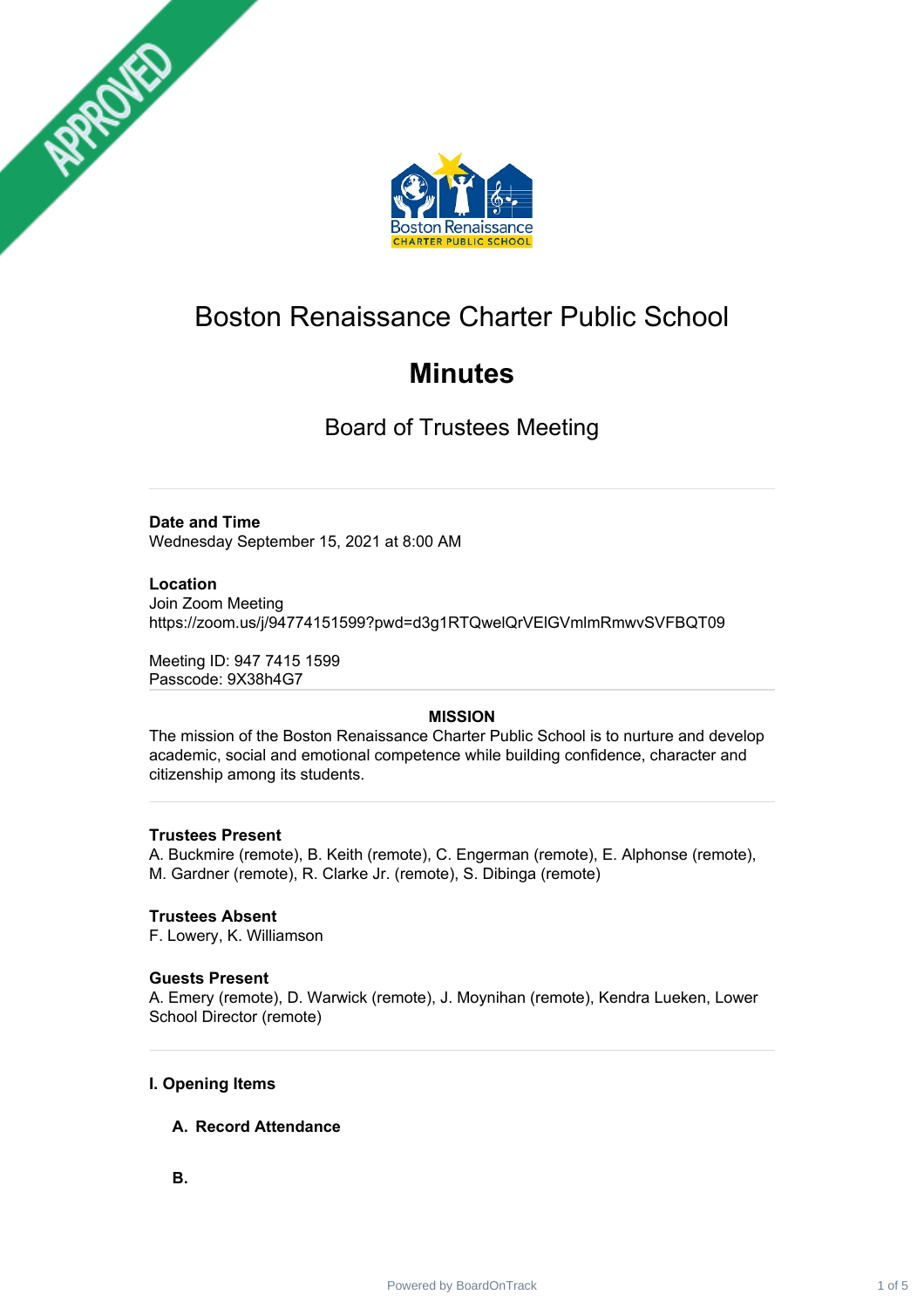#### **Call the Meeting to Order**

B. Keith called a meeting of the board of trustees of Boston Renaissance Charter Public School to order on Wednesday Sep 15, 2021 at 8:11 AM.

#### **C. Welcome and Public Comment**

## **II. Staff Member Introduction**

#### **A. Kendra Lueken, Lower School Director**

Ms. Lueken is the lower school director. She has been at the Renaissance for 11 years. She started at the Renaissance as an ESL (English Language Learner) lead teacher. She has been the lower school director for six years. Lower grades have always been her passion.

The vision of the lower school is in line with the whole school vision, supporting the whole child both academically, socially and emotionally. This also focuses on the students being citizens, community leaders, and independent learners and thinkers. Building a partnership with parents is important. The student achievement follows the partnership through school, home and the community.

When looking back at the last school year, COVID impacted everything. It has impacted our hiring, teacher stress, and student stress. The school has begun work with the DESE Accelerated Learning Road Map. We have enrolled in the 3 year professional development. MTSS ( multi-tiered system of supports) Academy. Focused on UDL ( Universal Design for Learning). We will be fully implementing our WIN (What I Need) blocks in K1-2. During this block each student will receive exactly what they need. It is specific to each student. Data collection will occur in 4-week cycles. There will be small group intervention and enrichment. This will be based on progress monitoring, assessments, etc. Looking at data for each student will involve both reading and math specialists, coaches, teachers, and administrators. Power of the state filler of 5 Board Charter Public School - Board Charter Charter Charter Public School - Board OnTrack 2 of 5 Carter Public School - Board Charter Public School - Board - Minutes - Wednesday September 15,

Professional development areas for teachers will be in Universal Design for Learning and Keys to Beginning Reading. This focuses on Science of Reading. This is a practice that proves to show results.

Ms. Buckmire shared that Ms. Lueken has a strong voice and is thoughtful when looking at how to adapt to learning. She has worked really hard to find the best developmental practices. These are the key components of her work.

## **III. Approve Minutes**

#### **A. Approve Minutes**

E. Alphonse made a motion to approve the minutes from June 16, 2021 Board of Trustees Meeting on 06-16-21.

C. Engerman seconded the motion.

The board **VOTED** to approve the motion.

#### **Roll Call**

E. Alphonse Aye S. Dibinga Aye A. Buckmire Aye M. Gardner Aye B. Keith Aye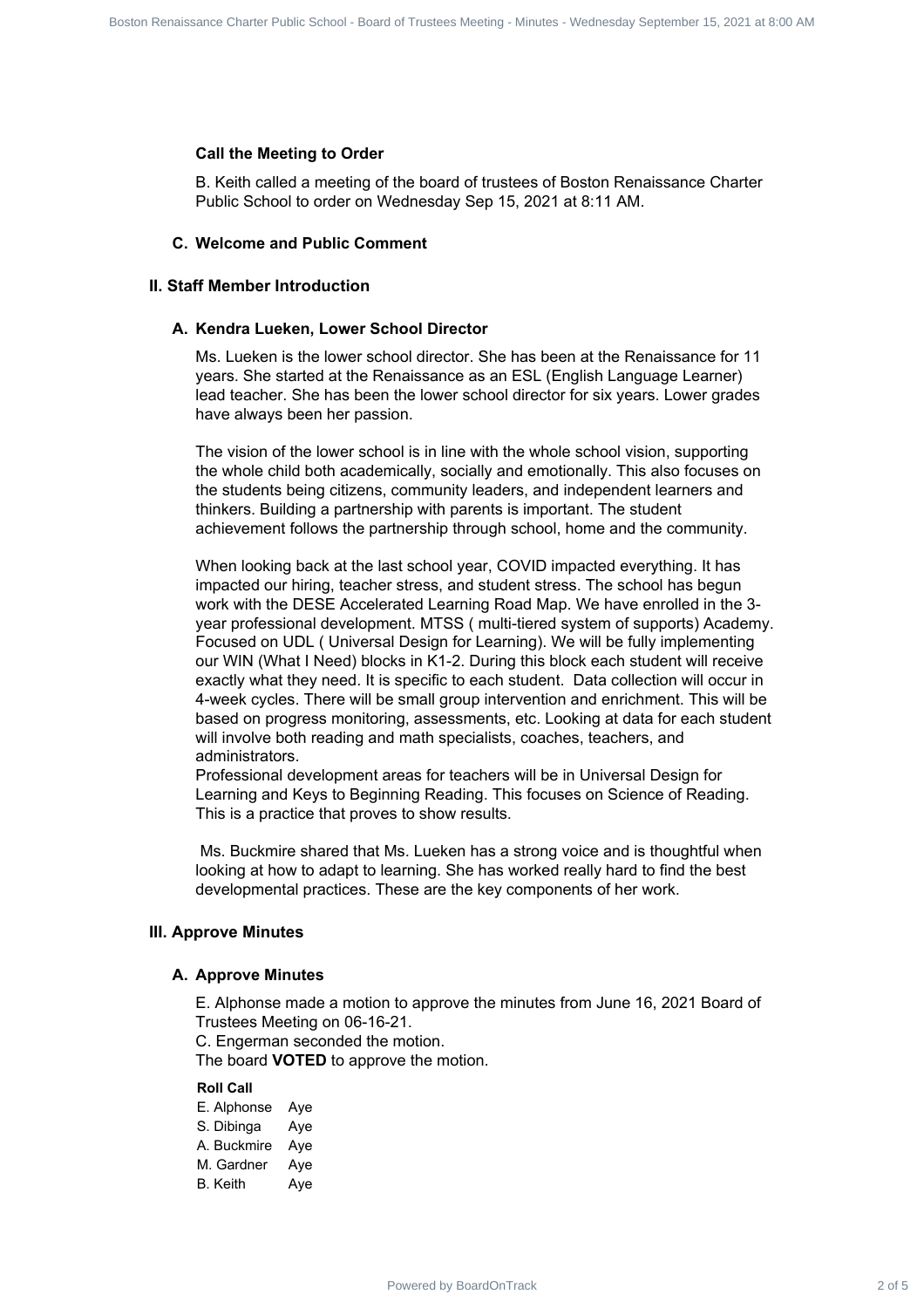### **Roll Call**

C. Engerman Aye F. Lowery Absent K. Williamson Absent R. Clarke Jr. Aye

#### **B. Approve Minutes**

E. Alphonse made a motion to approve the minutes from June 23, 2021 Executive Session on 06-23-21.

C. Engerman seconded the motion.

The board **VOTED** to approve the motion.

#### **Roll Call**

- C. Engerman Aye
- E. Alphonse Aye
- K. Williamson Absent
- S. Dibinga Aye
- M. Gardner Aye
- R. Clarke Jr. Aye
- B. Keith Aye
- A. Buckmire Abstain
- F. Lowery Absent

#### **C. Approve Minutes**

E. Alphonse made a motion to approve the minutes from June 30, 2021 Board of Trustees Meeting on 06-30-21. Board Communication Renaissance Charter 3 of 5 Board 2 of 5 Board 2 of 5 Board 2 of 5 Board 2 of 5 Board 2 of 5 Board 2 of 5 Board 2 of 5 Board 2 of 5 Board 2 of the Charter Public School - Board 2 of School Meeting - Min

B. Keith seconded the motion.

The board **VOTED** to approve the motion.

#### **Roll Call**

- S. Dibinga Aye
- B. Keith Aye
- M. Gardner Aye
- F. Lowery Absent
- E. Alphonse Aye
- K. Williamson Absent
- C. Engerman Aye
- A. Buckmire Aye
- R. Clarke Jr. Aye

# **D. Approve Minutes**

C. Engerman made a motion to approve the minutes from August 18, 2021 Board

- of Trustees Meeting on 08-18-21.
- E. Alphonse seconded the motion.

The board **VOTED** to approve the motion.

## **Roll Call**

- B. Keith Aye
- M. Gardner Aye
- S. Dibinga Aye
- A. Buckmire Aye
- E. Alphonse Aye
- K. Williamson Absent
- F. Lowery Absent
- C. Engerman Aye
- R. Clarke Jr. Aye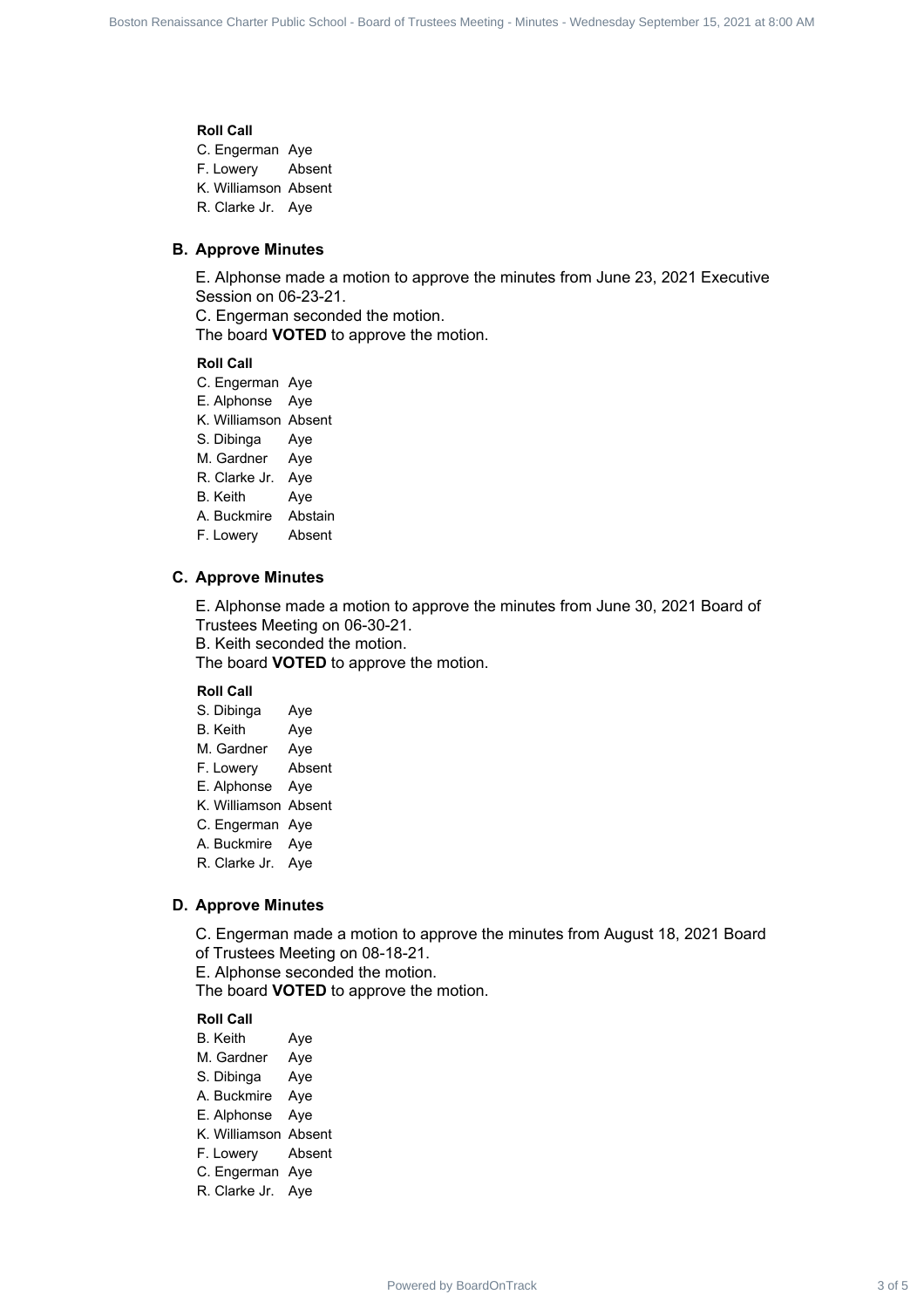# **IV. Head of School Update**

## **A. Head of School Update**

Ms. Buckmire started by thanking the board for her contract extension. When speaking on the school opening she shared that things have been going OK. The challenges with COVID continue to impact us. Morale is not as high as it typically is. In the spring, everything was mapped out for us (ie. schedules, days structured, etc.) All plans were thoughtful and strategic. We had 60% of students in person. It is challenging with 1000 students, especially the social distancing piece.

It is having ripple effects. Like other schools, we are having a difficult time filling some positions. The busing situation has been challenging. There has been a lot of traffic on Hyde Park Ave due to all the parents picking up their children and dismissal is taking longer. All of this is impacting students and families. But, we are doing the best we can.

Mental Health referrals have been higher than they normally would be at this time, but not sure if it is due to the student anxiety about COVID or staff level of anxiety which could be making them call for assistance more than they normally would. As Ms. Lueken stated, we have enrolled in a 3-year professional development. MTSS ( multi-tiered system of supports) Academy. Focused on UDL ( Universal Design for Learning). This focuses on how to design lessons for all students. Year 1 is known as Exploration. This focuses on learning and recognizing the need, planning and creating teams, learning about the resources available, and training the staff. Year 2 will be the initial implementation. We will have 20-25% of our staff as early adopters. The goal of this training is to self-sustain after year 3. We will have a trainer assigned to our school who will train others. There will also be monthly coaching sessions. This along with Keys to Literacy, which the school has been using for years, will support the WIN blocks that the whole school will be implementing. Power Computer Charter School Charter School Charter Renaissance Charter Charter Charter Charter Charter Charter Charter Charter Charter Charter Charter Charter Charter Charter Charter Charter Charter Charter Charter Chart

Jack Moynihan, applied for a grant through Liberty Mutual, which we received and will be used towards our after school tutoring programs.

We will be hosting a Virtual Family Day for all families. We usually have an inperson family day which in the past was very successful but due to COVID we will be hosting it virtually.

BRCPS Choir will be restarting this year. It will be held after school. We will be reaching out to our Sunshine Committee to find some ways to safely bring joy to the staff.

# **V. Finance Update**

# **A. Finance Update**

Alexandra Emery, CFO, stated that it is still early in the fiscal year. The audit started last week and she is hoping for a draft by October 4th. The new truck has been purchased.

# **VI. Committee Updates**

# **A. Academic Excellence**

There are no updates due to the beginning of the school year.

# **B. Development**